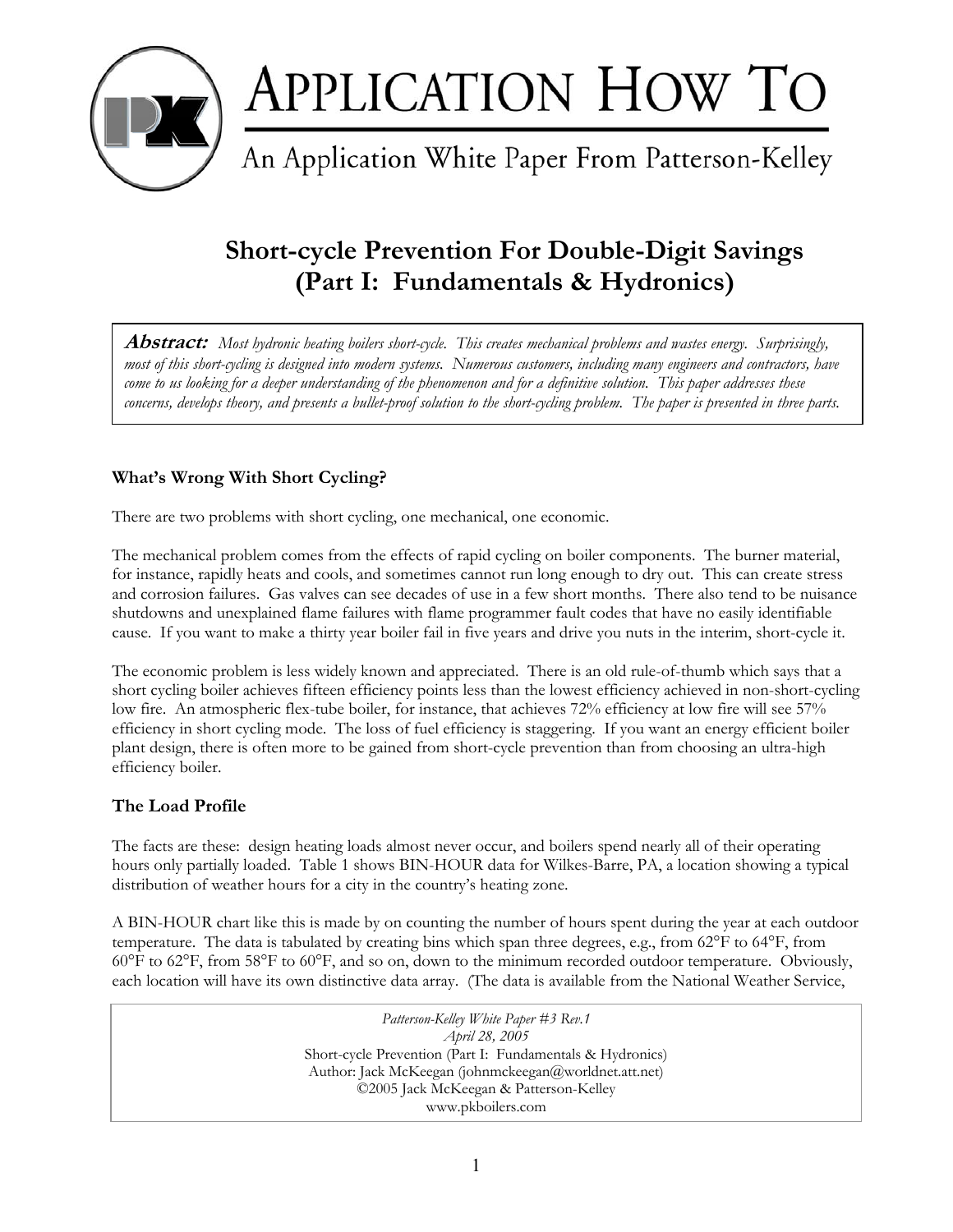and is normally part of the database furnished with energy analysis software programs.) All the hours spent within each bin are entered for the month in which they occur, and the total for all months is shown in the TOTAL ("TOT") column. The result is a chart of how many hours are spent at each outdoor temperature by month and for a typical year.

There are several things worth noting. First, note how few hours occur at the lowest temperatures, i.e., as you approach the outdoor temperature that is used to calculate the heating load. Design conditions are relatively rare, and in many years those conditions don't even occur. Second, note that the hour distribution is multimodal, i.e., the most commonly occurring temperatures occur here and there across the data.

| <b>AVG</b><br>т | <b>BIN RANGE</b> |    | <b>TOT</b>     | J     | F                       | Mr                      | А  | My | Jn | JI | А  | s              | O   | N  | D  | $\%$<br>тот    | <b>CUM</b><br>% | $\%$<br><b>LOAD</b> |        |
|-----------------|------------------|----|----------------|-------|-------------------------|-------------------------|----|----|----|----|----|----------------|-----|----|----|----------------|-----------------|---------------------|--------|
| 63              | 62               | to | 64             | 335   |                         |                         |    | 23 | 45 | 46 | 40 | 45             | 102 | 23 | 11 |                | 5.22            | 5.22                | 2.78   |
| 61              | 60               | to | 62             | 308   |                         |                         |    | 20 | 45 | 45 | 48 | 40             | 59  | 40 | 10 | 1              | 4.80            | 10.02               | 5.56   |
| 59              | 58               | to | 60             | 200   |                         |                         |    | 17 | 39 | 33 | 13 | 42             | 36  | 16 | 3  | 1              | 3.12            | 13.14               | 8.33   |
| 57              | 56               | to | 58             | 273   | 4                       |                         | 4  | 29 | 71 | 36 | 22 | 21             | 32  | 45 | 8  | 1              | 4.26            | 17.40               | 11.11  |
| 55              | 54               | to | 56             | 351   | 8                       | 4                       | 6  | 38 | 68 | 32 | 10 | 17             | 46  | 89 | 31 | 2              | 5.47            | 22.87               | 13.89  |
| 53              | 52               | to | 54             | 285   | 5                       | 3                       | 28 | 46 | 42 | 16 | 6  | $\overline{2}$ | 38  | 51 | 47 | 1              | 4.44            | 27.32               | 16.67  |
| 51              | 50               | to | 52             | 232   | $\overline{c}$          | 3                       | 16 | 35 | 38 | 11 | 1  |                | 32  | 64 | 27 | 3              | 3.62            | 30.93               | 19.44  |
| 49              | 48               | to | 50             | 238   | 1                       | 7                       | 18 | 52 | 22 | 5  |    |                | 33  | 42 | 47 | 11             | 3.71            | 34.64               | 22.22  |
| 47              | 46               | to | 48             | 258   |                         | 4                       | 27 | 45 | 23 | 1  |    |                | 28  | 58 | 51 | 21             | 4.02            | 38.67               | 25.00  |
| 45              | 44               | to | 46             | 227   | $\overline{\mathbf{c}}$ | $\overline{\mathbf{c}}$ | 30 | 55 | 22 |    |    |                | 8   | 53 | 39 | 16             | 3.54            | 42.20               | 27.78  |
| 43              | 42               | to | 44             | 287   | 4                       | 5                       | 69 | 76 | 24 |    |    |                | 12  | 48 | 30 | 19             | 4.47            | 46.68               | 30.56  |
| 41              | 40               | to | 42             | 180   | 3                       | 8                       | 56 | 42 | 10 |    |    |                | 5   | 26 | 15 | 15             | 2.81            | 49.49               | 33.33  |
| 39              | 38               | to | 40             | 273   | 8                       | 20                      | 50 | 50 | 32 |    |    |                | 4   | 40 | 41 | 28             | 4.26            | 53.74               | 36.11  |
| 37              | 36               | to | 38             | 337   | 24                      | 23                      | 80 | 46 | 20 |    |    |                | 4   | 41 | 60 | 39             | 5.25            | 59.00               | 38.89  |
| 35              | 34               | to | 36             | 257   | 24                      | 31                      | 39 | 28 | 11 |    |    |                |     | 18 | 59 | 47             | 4.01            | 63.00               | 41.67  |
| 33              | 32               | to | 34             | 313   | 46                      | 50                      | 53 | 8  | 4  |    |    |                |     | 10 | 69 | 73             | 4.88            | 67.88               | 44.44  |
| 31              | 30               | to | 32             | 360   | 50                      | 62                      | 71 | 9  |    |    |    |                |     | 9  | 68 | 91             | 5.61            | 73.50               | 47.22  |
| 29              | 28               | to | 30             | 298   | 44                      | 79                      | 45 | 12 |    |    |    |                |     | 4  | 49 | 65             | 4.65            | 78.14               | 50.00  |
| 27              | 26               | to | 28             | 187   | 45                      | 32                      | 34 | 6  |    |    |    |                |     |    | 22 | 48             | 2.92            | 81.06               | 52.78  |
| 25              | 24               | to | 26             | 207   | 85                      | 28                      | 28 |    |    |    |    |                |     |    | 13 | 53             | 3.23            | 84.28               | 55.56  |
| 23              | 22               | to | 24             | 142   | 62                      | 24                      | 32 |    |    |    |    |                |     |    | 1  | 23             | 2.21            | 86.50               | 58.33  |
| 21              | 20               | to | 22             | 180   | 45                      | 45                      | 30 |    |    |    |    |                |     |    | 7  | 53             | 2.81            | 89.30               | 61.11  |
| 19              | 18               | to | 20             | 155   | 37                      | 47                      | 17 |    |    |    |    |                |     |    | 1  | 53             | 2.42            | 91.72               | 63.89  |
| 17              | 16               | to | 18             | 105   | 38                      | 33                      | 7  |    |    |    |    |                |     |    |    | 27             | 1.64            | 93.36               | 66.67  |
| 15              | 14               | to | 16             | 113   | 38                      | 47                      | 3  |    |    |    |    |                |     |    |    | 25             | 1.76            | 95.12               | 69.44  |
| 13              | 12               | to | 14             | 85    | 46                      | 22                      | 1  |    |    |    |    |                |     |    |    | 16             | 1.33            | 96.45               | 72.22  |
| 11              | 10               | to | 12             | 54    | 18                      | 31                      |    |    |    |    |    |                |     |    |    | 5              | 0.84            | 97.29               | 75.00  |
| 9               | 8                | to | 10             | 52    | 21                      | 26                      |    |    |    |    |    |                |     |    |    | 5              | 0.81            | 98.10               | 77.78  |
| 7               | 6                | to | 8              | 38    | 22                      | 14                      |    |    |    |    |    |                |     |    |    | $\overline{2}$ | 0.59            | 98.69               | 80.56  |
| 5               | 4                | to | 6              | 21    | 17                      | 4                       |    |    |    |    |    |                |     |    |    |                | 0.33            | 99.02               | 83.33  |
| 3               | 2                | to | 4              | 16    | 12                      | 4                       |    |    |    |    |    |                |     |    |    |                | 0.25            | 99.27               | 86.11  |
| 1               | 0                | to | $\overline{c}$ | 17    | 14                      | 3                       |    |    |    |    |    |                |     |    |    |                | 0.27            | 99.53               | 88.89  |
| -1              | $-2$             | to | 0              | 13    | 9                       | 4                       |    |    |    |    |    |                |     |    |    |                | 0.20            | 99.73               | 91.67  |
| -3              | -4               | to | $-2$           | 13    | 6                       | $\overline{7}$          |    |    |    |    |    |                |     |    |    |                | 0.20            | 99.94               | 94.44  |
| -5              | -6               | to | $-4$           | 4     | 4                       |                         |    |    |    |    |    |                |     |    |    |                | 0.06            | 100.00              | 97.22  |
| -7              | -8               | to | -6             |       |                         |                         |    |    |    |    |    |                |     |    |    |                | 0.00            | 100.00              | 100.00 |
|                 |                  |    |                | 6,414 |                         |                         |    |    |    |    |    |                |     |    |    |                |                 |                     |        |

### **Wilkes-Barre, Pennsylvania**

*Table 1. A BIN-HOUR chart for Wilkes-Barre, PA showing the average number of hours spent at each outdoor temperature in the range of temperatures for which heating is normally required. A similar chart can be made for virtually any location.*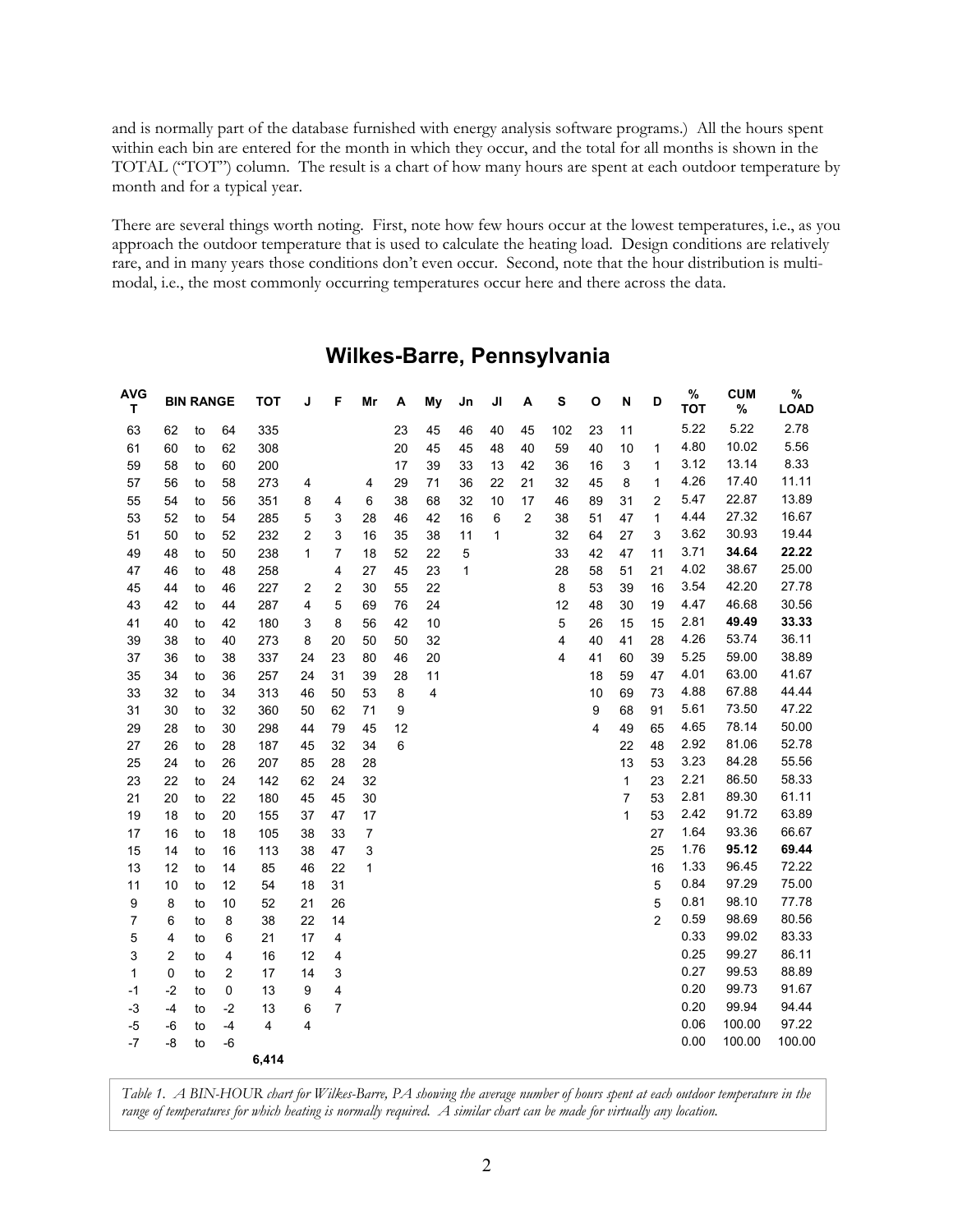Note the three columns at the right of the table.

1. "%TOT" lists the percentage of total hours occurring within each bin. The 335 hours occurring in the 63°F bin represent 5.22% of total hours; the 180 hours occurring in the 41°F bin are 2.81% of total hours.

2. "CUM%" lists the cumulative percentage of hours as we move from the maximum outdoor temperature at which heating is required down to the design temperature. Thus, for instance, the 63°F bin covers 335 hours which are 5.22% of total hours. We add the 308 hours occurring in the 61°F bin (which represent 4.80% of total hours), and have covered 10% of total hours with these two bins. The process continues until we have accounted for 100% of total hours. Note that 95% of total hours are covered by the time we reach the 15°F bin, well above the design temperature. Another way to say the same thing is that the hours between 15°F and the design temperature represent only 5% of total hours.

3. "%LOAD" converts outdoor temperature to percent of design heating load. These numbers are the result of an interesting thought experiment to which we now turn.

Is it possible to directly relate outdoor temperature to percent of design heating load? The short answer is, no. Building loads differ widely because of variations in architecture, use of space, magnitude of internal heat gains, and so on. But consider this thought experiment. Imagine a building in which all heating zones are perimeter zones, where there is no solar heat gain, and which is heated with 100% outdoor air. In such a case the heating load would be proportional to the difference between the indoor and outdoor temperatures. The load on a typical building clearly cannot be larger than this, and would certainly be a mere fraction of it. This represents a worst case scenario by a large measure. It answers this question: *what must the load be less than?*

In this imaginary scenario, the heating load for each bin is shown in the "%LOAD" column. With this column added, Table 1 now juxtaposes bin temperature, bin-hours, cumulative percentage of hours, and percent of design heating load. The result is interesting. The median outdoor temperature, the temperature at which there are as many hours above as below, occurs just below the 41°F bin. The heating load at that point is about 1/3 of the design load, which means that at least 50% of total heating hours see a load that's only 1/3 or less of design. 95% of total hours are covered by the time the outdoor temperature falls into the 15°F bin, at which point the heating load is only 70% of design. This means that 30% of total heating plant capacity is installed for only 5% of total hours. Remember that the load cannot be larger than this, and is certainly a lot less. No wonder boilers short-cycle. Even if it's only part of the overall problem, boilers are just too big for the real world loads they serve most of the time.

The result of this thought experiment is a clearer understanding of a simple fact: a boiler plant spends nearly all of its time operating at part load, and that actual loads are nearly always a small fraction of the design load. In fact, the loads are so small so often that system performance at design load should rank dead last among the designer's concerns. What matters is the performance of the boiler plant across a range of part load conditions.

This simple understanding is complicated by the fact that design loads do occur, but not in the expected way. The entire boiler plant is energized, not because the outdoor temperature drops, but because heating systems are shut down during unoccupied hours, over the weekend and on holidays, and the system pickup loads can be massive, though usually for a short period of time.

The boiler plant must therefore be capable of delivering efficient performance at full loading, and then at a load that is a small fraction of full loading. How small is the partial load? We can take this thought experiment further by graphing outdoor temperature against this maximum theoretical load, and creating a series of curves at 25%, 50% and 75% of this theoretical maximum. Figure 1 shows just such a graph. A simple curve like this can be a powerful design tool. If light loads represent only 25% of the maximum theoretical loads, for instance, then the 25% curve can help size boilers for good part load performance.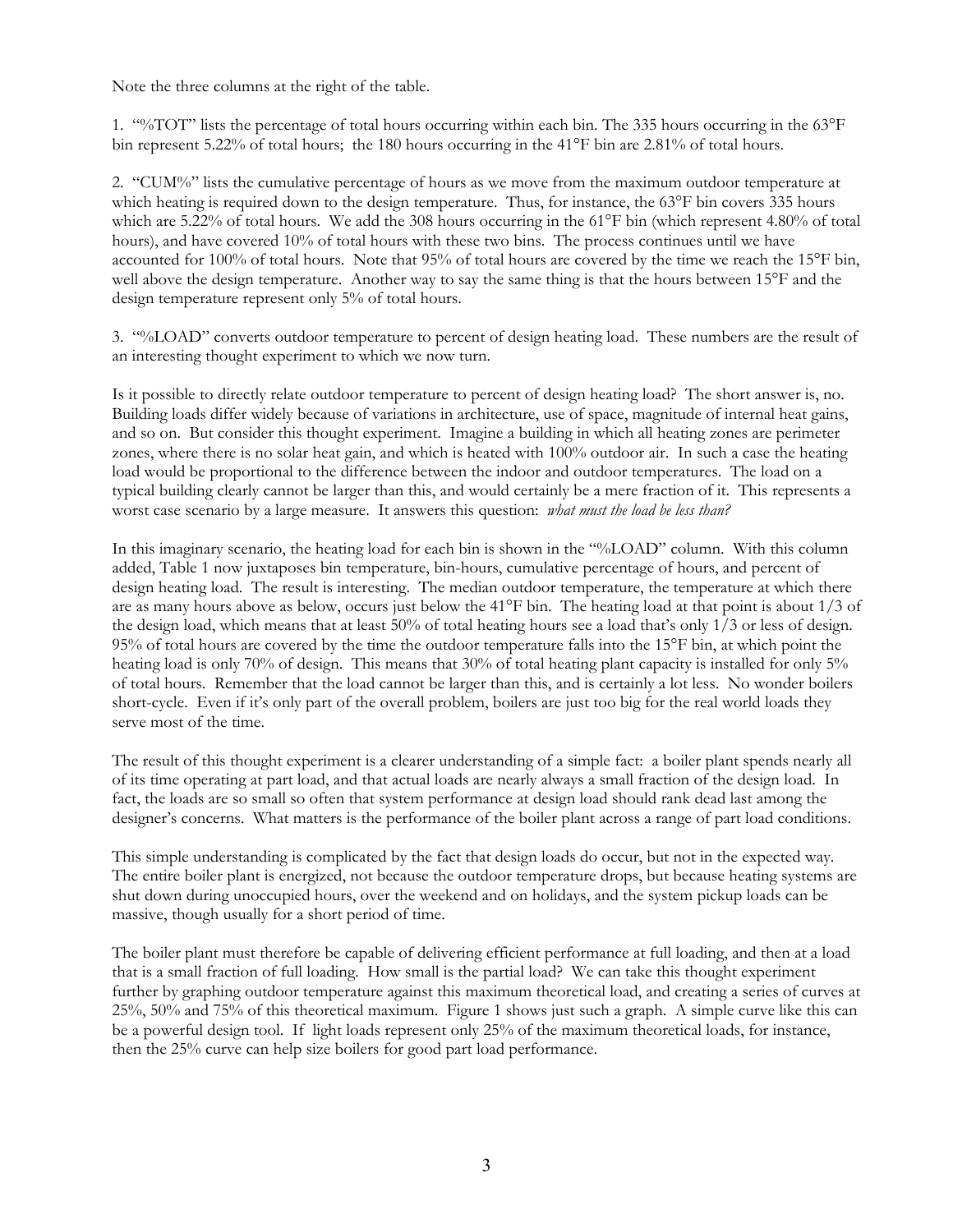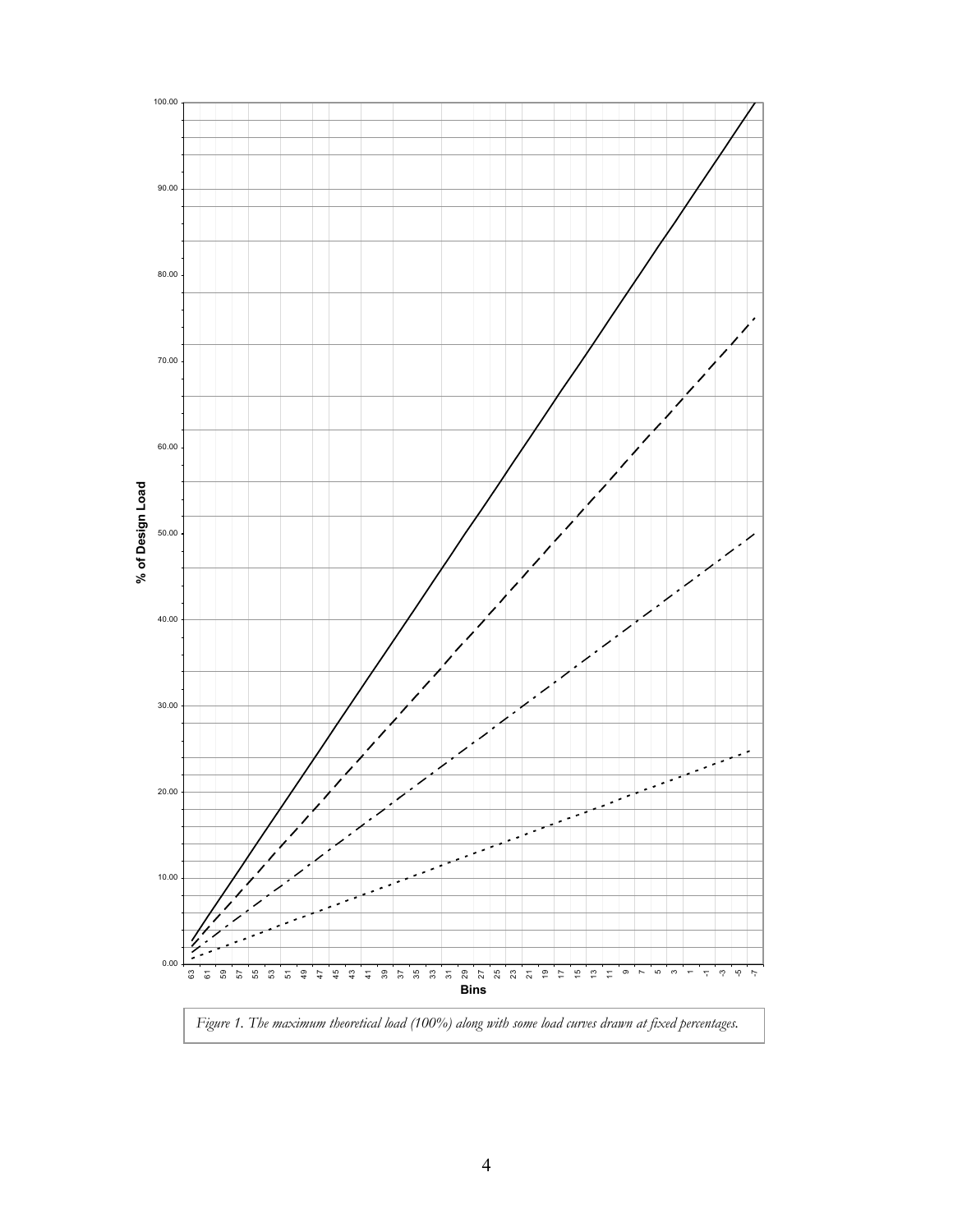

Since most of the hours are spent at the low end of the curves in Figure 1, redrawing Figure 1 with a logarithmic scale makes it easier to read. The result is Figure 2, a graphical representation of the results of our thought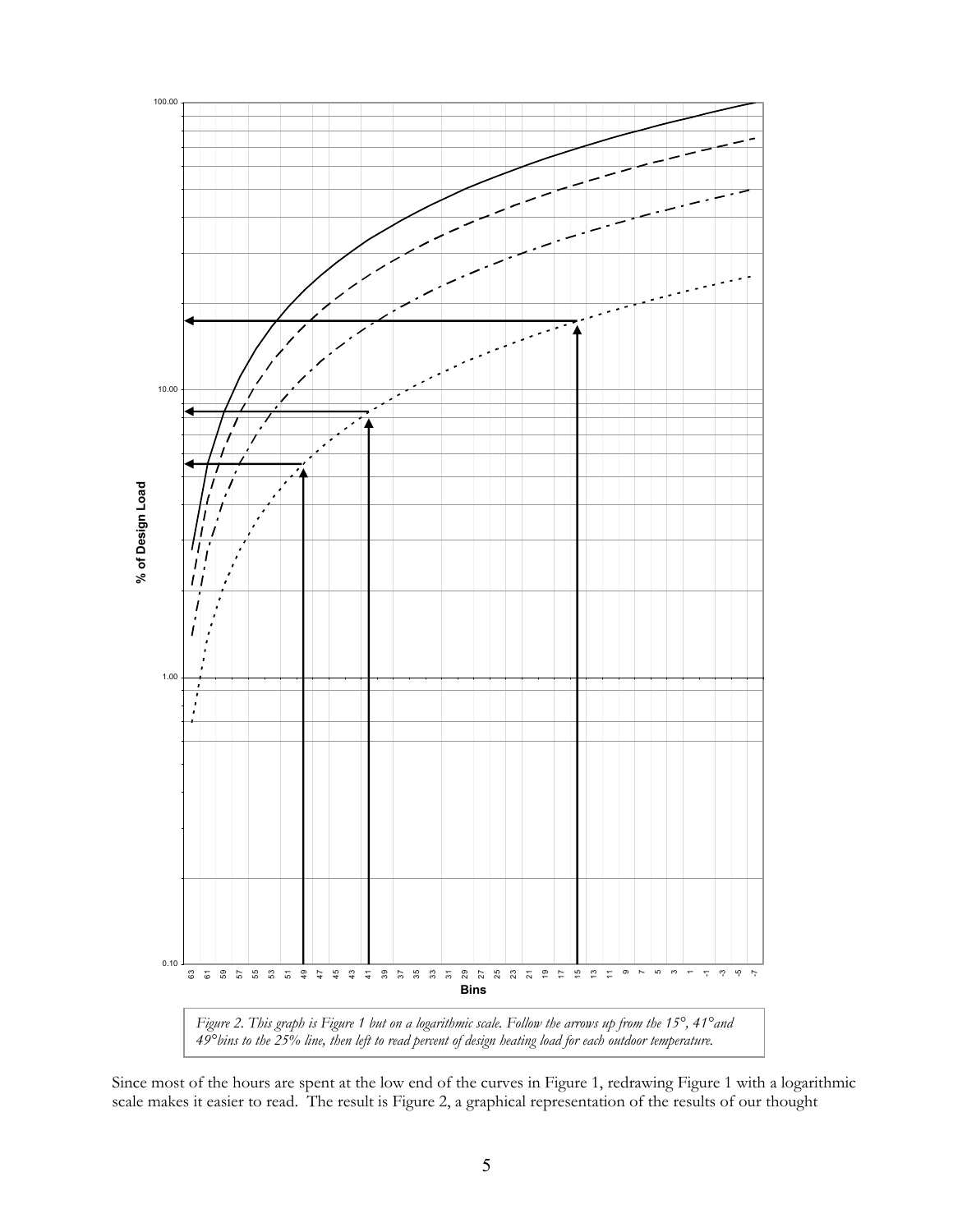experiment. It is important to remember that this is a thought experiment, and we should not therefore overinterpret the results. It is unlikely, for instance, that the heating load will be linearly related to outdoor temperature as shown here (the curve is more likely parabolic). What we're after here is a simpler understanding: what's the order of magnitude?

With that said, consider Table 1 and Figure 2. In the CUM% column we find that we've covered about one third of our heating hours by the time the outdoor temperature has dropped through the 49°F bin, about one half of our heating hours by the time the outdoor temperature has dropped through the 41°F bin, and about 95% of our heating hours by the time the outdoor temperature has dropped through the 15°F bin. At these three temperatures, the maximum theoretical loads are about 22%, 33% and 70% respectively. Now follow the arrows in Figure 2. Assume that the actual load is only 25% of these theoretical maximums. We enter the graph at 49°F, go up to the 25% curve, then left to read a value somewhere between 4% and 5%. Doing the same for the 41°F bin yields a value between 8% and 9%, and the 15°F bin yields something just under 11%.

What does this mean? It means that the load is less than 5% of design at least one third of the time, less than 9% of design at least one half of the time, and less than 11% of design for 95% of total heating hours. Are real heating loads really that small? Yes they are. Once past the morning warm-up, they dive to nearly nothing – or at least a small fraction of the design heating load. John Honeck, an engineer with our Minneapolis based representative, Blesi-Evans, took this thought experiment a step further. He took the plans of an existing 100,000 sq. ft. commercial building in Minnesota and used commercially available energy analysis software to estimate the load based on actual internal heat gains. By late morning on a design day – which in this case is - 25°F – the load was only 8% of design. Since the heating system is in place and reheat coil configuration and surface areas are known, he reverse-engineered the system to determine the water temperature required to satisfy the actual load. By late morning on a -25°F design day the result was 130°F.

This should not surprise anyone who spends time in boiler plants after they have been commissioned and turned over to their owners. A large junior high school in suburban Chicago operates with only one of six boilers firing on a 10°F day; a massive high school in suburban Chicago operates with less than 10% of boiler plant capacity by mid-day on a design day. The examples are too numerous to list, and it's time to acknowledge this as engineering fact: boiler plants spend nearly all their operating hours serving small partial loads and should be engineered to do so efficiently. One of the reasons boilers short-cycle is that the boilers designed into systems are simply too large for the loads they serve. This is one reason boilers short-cycle, but not the only reason. It gets worse.

#### **The Boiler-System Interaction**

Engineers (and most, if not all, boiler manufacturers) often overlook the short cycling effects of their system designs. A distinction must be made between what equipment is *capable* of doing in the test lab and what a system *allows* it to do in the field. It is clear to us at Patterson-Kelley that many, if not most, systems force boilers to short-cycle because of the way the hydronics and controls are designed. There are deep flaws in the way the industry thinks about piping and control (and this applies with equal force to the boiler manufacturers). We consider five older but common piping arrangements to illustrate the point. We then turn to what is being promoted by at least two manufacturers today as the state-of-the-art. All are flawed from the standpoint of engineering fundamentals, and a new approach to boiler plant design is clearly called for.

All of the following examples ignore at least one of two engineering facts. Fact #1: if you put energy into a system, it must be carried away from the point of input at least as fast as it is being introduced. This means that the designer must consider the relationship between a system's minimum energy consumption rate and a boiler's minimum heat output. Where the boiler's minimum heat output exceeds the system's minimum heat consumption rate, something must be done in system design to create a balance. Fact #2: energy wants to do work, so there must always be a minimum water mass available for the boiler to work on. Remember too that boilers can't read blueprints; they do what systems make them do, not what you want them to do.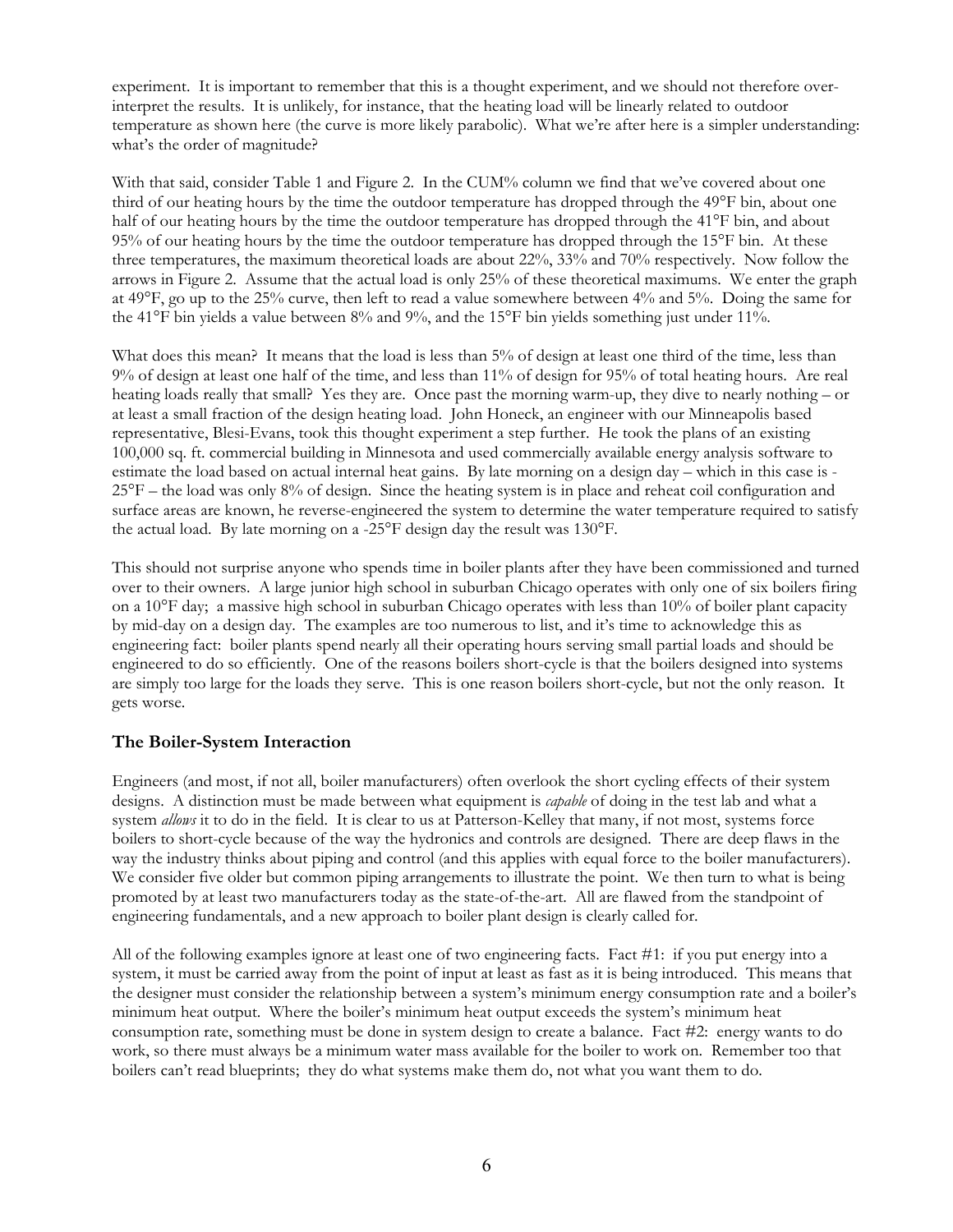

*Figure 3. There are thousands of these systems out there, and nearly all become problem jobs when new boilers are installed.* 

Consider the case of a boiler paired with thermostatically controlled zone pumps. There are thousands of these systems in the field, many of them in churches and apartment buildings. The arrangement is shown in Figure 3. The problem is that the original boiler was a high mass design with a large water content. If the boiler is now replaced with a low mass design, a good move from an energy standpoint, short-cycling occurs. When the boiler fires, its heat output is in the piping RIGHT NOW! Even if it has a modulating burner, whatever heat output is generated is in the piping RIGHT NOW! If only one or two small zone pumps are running, the system flow is not adequate to carry the heat away from the boiler fast enough to prevent the boiler's own (small) water content from rising in temperature to where the boiler's operating limit is tripped off. Once the boiler trips off, this same small flow rate is adequate to quickly cool the boiler's small water content to where the boiler's operating limit is tripped on. Loads from only one or two zones occur more frequently than any other type of load in these systems, so the short cycling condition becomes chronic.



Consider the case of a boiler paired with a three-way control valve for outdoor reset control. There are thousands of these systems out there in buildings of all types. The arrangement is shown in Figure 4. When the boiler is off, the valve strokes to add more boiler water. With a low mass, low water content boiler, even a slight opening of the boiler side valve port causes the boiler to turn on. Once the main flame is established and heat is being generated, the heat is too much and the temperature overshoots the valve controller setpoint. This causes the valve to begin closing. As it does so the temperature rises in the boiler, shutting it off; but now the hot side input is inadequate, so the valve's boiler side port opens, quickly cooling the boiler and turning the boiler back on. In other words, the boiler short-cycles.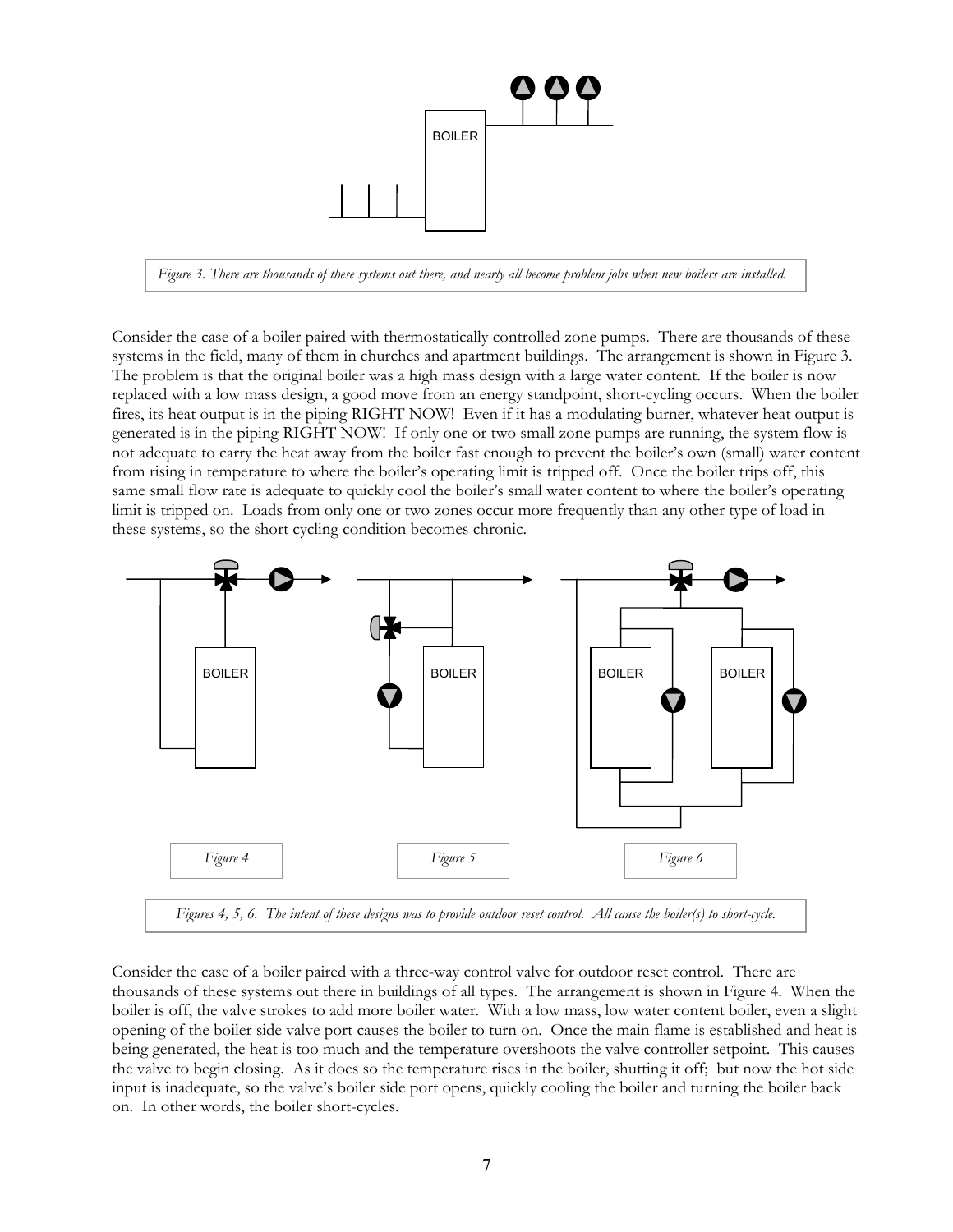With an older, high mass boiler with its large water content, the control problem was not this serious. Beyond the inefficiency of the older boiler designs, most old boilers required relatively high flow rates to prevent damage from unwanted thermal expansion and contraction. When energy is added in a boiler, it wants to do work; if it can't do the work of heating water, if there is not enough system flow and velocity across the boiler's metal surfaces to cool them at the same rate at which they are being heated, the added energy looks for some other work to do. Most manufacturers dealt with this problem by installing a blend pump between the discharge and inlet to create the flow that the system is not providing. This solves the mechanical/metallurgical problem, the need for turbulent cooling flow across hot metal surfaces, but did nothing to keep the boiler from short-cycling.

Another troublesome system is shown in Figure 5. This arrangement is intended to control the temperature of the water entering the boiler to prevent condensation in non-condensing boilers. The problem is that the response rate of valve and boiler are not the same, and the rangeability of the control valve is greater than that of the burner. When the boiler is off, the valve strokes to recirculate water from boiler discharge to boiler supply. When the boiler fires, its heat is added RIGHT NOW! The valve actuator tries to stroke toward the other end of its range, but barely gets moving when the boiler cycles off due to the recirculation of hot water. The water content of the system inside the three-way valve is so small that it takes just a few seconds to either cool it down (starting the boiler) or heat it up (stopping the boiler).

A more recent design is shown in Figure 6. A number of boiler manufacturers quickly endorsed this arrangement, seeing in it a solution to their flow and return water temperature concerns in three-way valve systems. In fact, both of these concerns are dealt with by this design. The short-cycling problem, though, remains, with a dynamic that mimics the one detailed above for Figure 4. The speed with which this design was embraced by manufacturers, however, speaks volumes about how far the industry is from really understanding, and then solving, the short cycling-problem.



*Figure 7. Long recommended by low mass boiler manufacturers, including Patterson-Kelley, this arrangement may have outlived its usefulness. System requirements have changed dramatically since this was first introduced 20 years ago.* 

Primary-secondary designs are quite common as well, and Figure 7 shows a typical arrangement. These systems can work reasonably well in large, constant flow heating systems. In recent years, however, three-way control valves have been replaced with two-way valves at the terminal units, and constant speed system pumps have been replaced with variable speed pumps. The ASHRAE energy code now mandates variable speed pumping in many applications. Note how each boiler gets its own constant speed pump. Note also how the boilers are piped in parallel in a secondary piping circuit which ties into the system header.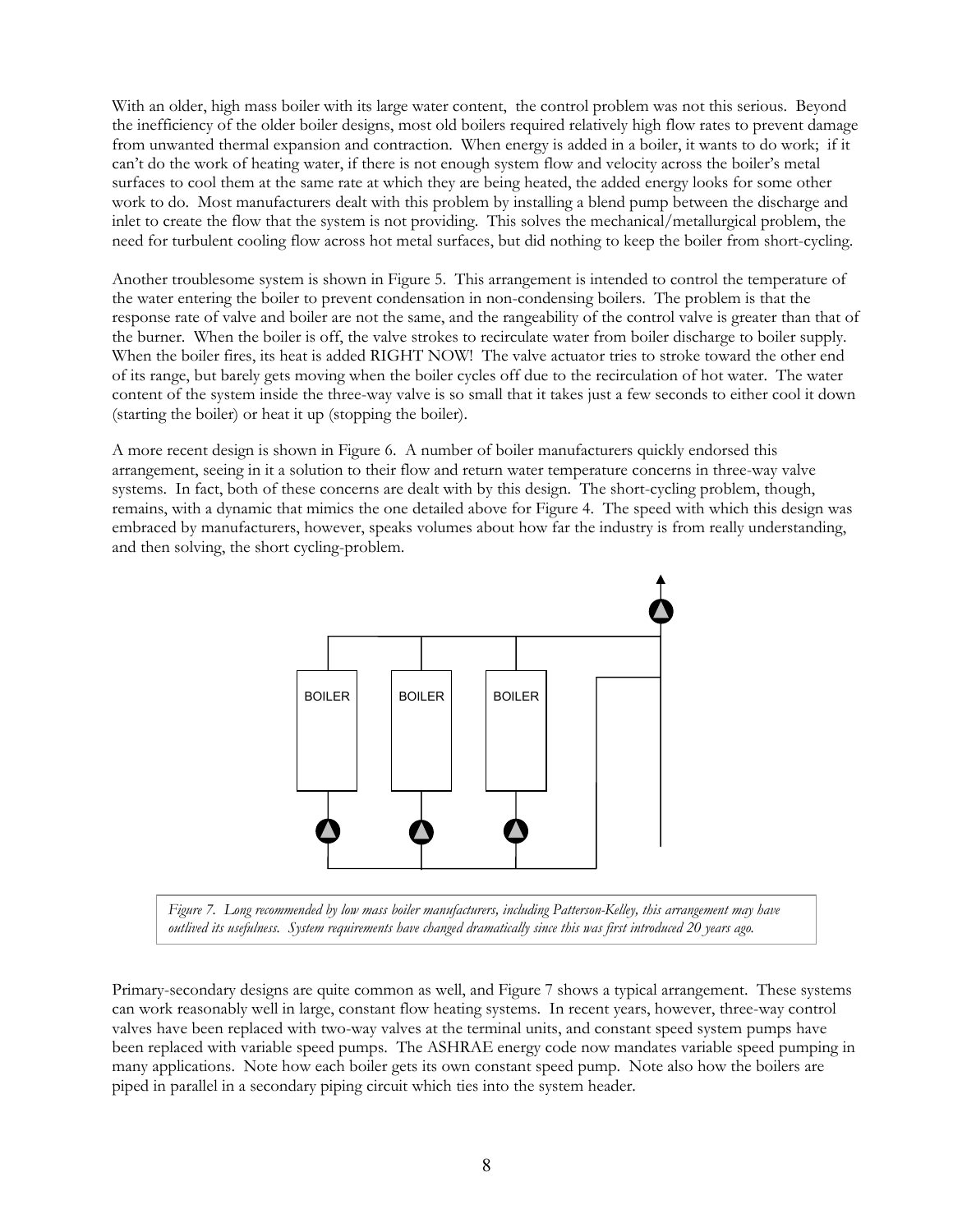There are two issues here. First, if the boilers are too big for the partial loads, their minimum energy input might be more than is required to raise the temperature of the system water to its setpoint. Since the sensor for the boiler sequencing control is in the system header upstream of the main system circulating pump, it doesn't take long for the excess heat to reach the sensor and cycle off the boiler. When this happens, the sensor sees the loss of heat and immediately calls for more. Second, if system flow is reduced by the action of terminal unit control devices and the main system pump's speed controller, the boiler pump's flow rate might exceed the system flow rate. Flow will reverse in the common piping between the two primary-secondary connections. This rapidly raises the boiler's entering water temperature, and even a small increase in temperature might well trip the boiler's operating limit. Engineers and contractors have often dealt with this problem by moving the boiler sequencing sensor to the return side of the system during commissioning. This works sometimes but not always, and has the disadvantage of giving up any hope of controlling the system's supply water temperature.

#### **Is This Really The State Of The Art?**

For some time the primary secondary arrangement shown in Figure 7 has been the most commonly used method of applying low mass boilers. At least two of the industry's manufacturers have based their marketing attack on their ability to eliminate the boiler circulating pumps and the associated primary-secondary piping. Their claim has been that their boilers are flow-insensitive, that they can fire without damage with no minimum flow. The result is a system like that shown in Figure 8. The boilers are piped in parallel and accept whatever flow the system provides. They have modulating burners with very good to excellent turndown characteristics and are designed for condensing service. A sequencing panel monitors temperature in the common piping and modulates the burners to maintain the desired temperature.





The legendary Gil Carlson once said to me that the purpose of studying hydronics is to develop an intuitive sense of what happens inside a pipe when you turn on a pump. I would add this: the key to designing a boiler plant is to combine this sense with an understanding of what happens when energy is injected into the flowing water at one rate and is extracted at another rate, and where energy input and energy extraction display two very different patterns with respect to time. (A conjecture: at some point someone will work out the linear algebra associated with the control problem arising from these differing rates and establish as mathematical fact that the systems we are installing today are, as currently configured, inherently uncontrollable.)

Consider Figure 8 and let's make some assumptions. The system design load is 1,000 MBH. The owner has asked for two boilers to handle the load (500 MBH output each) plus standby (an additional boiler with an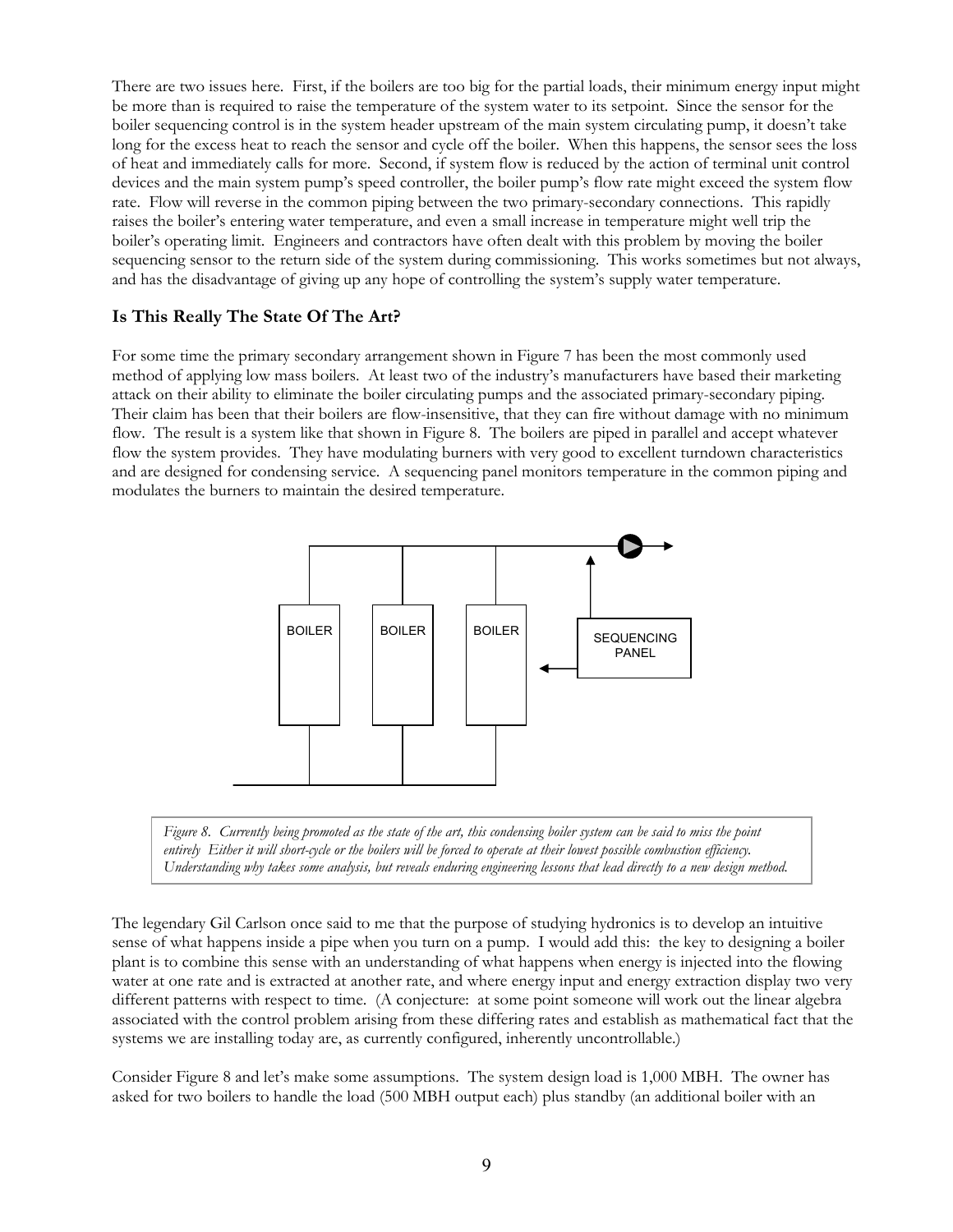output of 500 MBH). Such a system used to be designed with a flow rate corresponding to a  $20^{\circ}F\Delta T$ , or 100 GPM. In this system each boiler will see only 33 GPM under design conditions. Modern systems, however, utilize two way control valves (except for a limited number of three way valves which provide minimum pump flow), and apply a variable speed drive to the main system circulating pump. We know that a common system load is less than 10% of the design load, but also that minimum flow is going to be somewhere around 30% of design. Under these conditions, which will occur during nearly all operating hours, the boilers will each see a 10 GPM flow rate and a very small system temperature drop.

Today's systems aren't designed with a flow corresponding to a 20°F∆T, they're designed with a flow rate corresponding to a 40°F∆T. Thus our flow under design conditions is 50 GPM, not 100 GPM. The boilers see 17 GPM at design conditions. If the main system pump slows to minimum speed, the resulting system flow rate is 15 GPM. Each boiler now sees only 5 GPM. The system temperature drop is still quite small, though somewhat larger than before. The boiler manufacturer says, no problem: we don't require *any* flow.

The central problem in the industry's discussion of this subject is a matter of mangled rhetoric, and involves a significant miscommunication between the engineer and the manufacturer. The designer's question means one thing; the manufacturer's answer means something entirely different. The designer wants to know whether there is any significance to boiler flow rate (there is); the manufacturer's tells the designer that his boiler doesn't care what the flow rate is (a boiler issue, not a system issue). The answer doesn't come to grips with the question.

The question is not whether the boiler needs more flow than the system is likely to provide in order to operate without mechanical or metallurgical damage; the question is what these variable flow rates do to the thermal efficiency of the boiler plant. The question is not whether the boiler will fail; the question is whether the boiler will short-cycle. The question is not whether the boiler manufacturer needs them; the question is whether a system with more optimal boiler flow rates will outperform a system with the random boiler flow rates caused by widely varying system energy extraction rates. The question is not whether the boiler "requires" circulating pumps; the question is whether a system that has them will outperform a system that doesn't. In other words, you might have to remind the boiler salesman, as you might have occasion to tell your teenagers at home, "It's not about you."

Evaluate the issue now based on conditions which obtain during the preponderant majority of operating hours: the system pump at low or minimum flow, 5 GPM system flow per boiler, a low mass and low water content boiler design with a large burner modulation range, a system load which is only 8% of design, and a very narrow system  $\Delta T$ . We add to this the method used to stage and modulate the boilers used in these systems: we measure system supply water temperature and modulate the boilers to maintain temperature at the measuring point. What happens?

In situations like this, a simplified conceptual analogy – a model – can be helpful. Most modern low mass boilers can be thought of as "a bucket with a burner" (as in Figure 9). Imagine a bucket with a water content of 10 or 15 gallons. We drain 5 GPM and replace the lost water with 5 GPM at a temperature that is within 2°F to 4°F of the desired bucket temperature (if we fall below this temperature the burner fires, if we rise above this temperature the burner turns off). Now turn on the burner and allow it to operate at its lowest possible input setting. How long does it take to satisfy the temperature requirement? And how long does it take, if the burner turns off, to cool the bucket down to where the burner must again fire? The time cycle is calculable (as a problem in related rates), and the answer is a time span expressed in seconds. But wait, this too gets worse.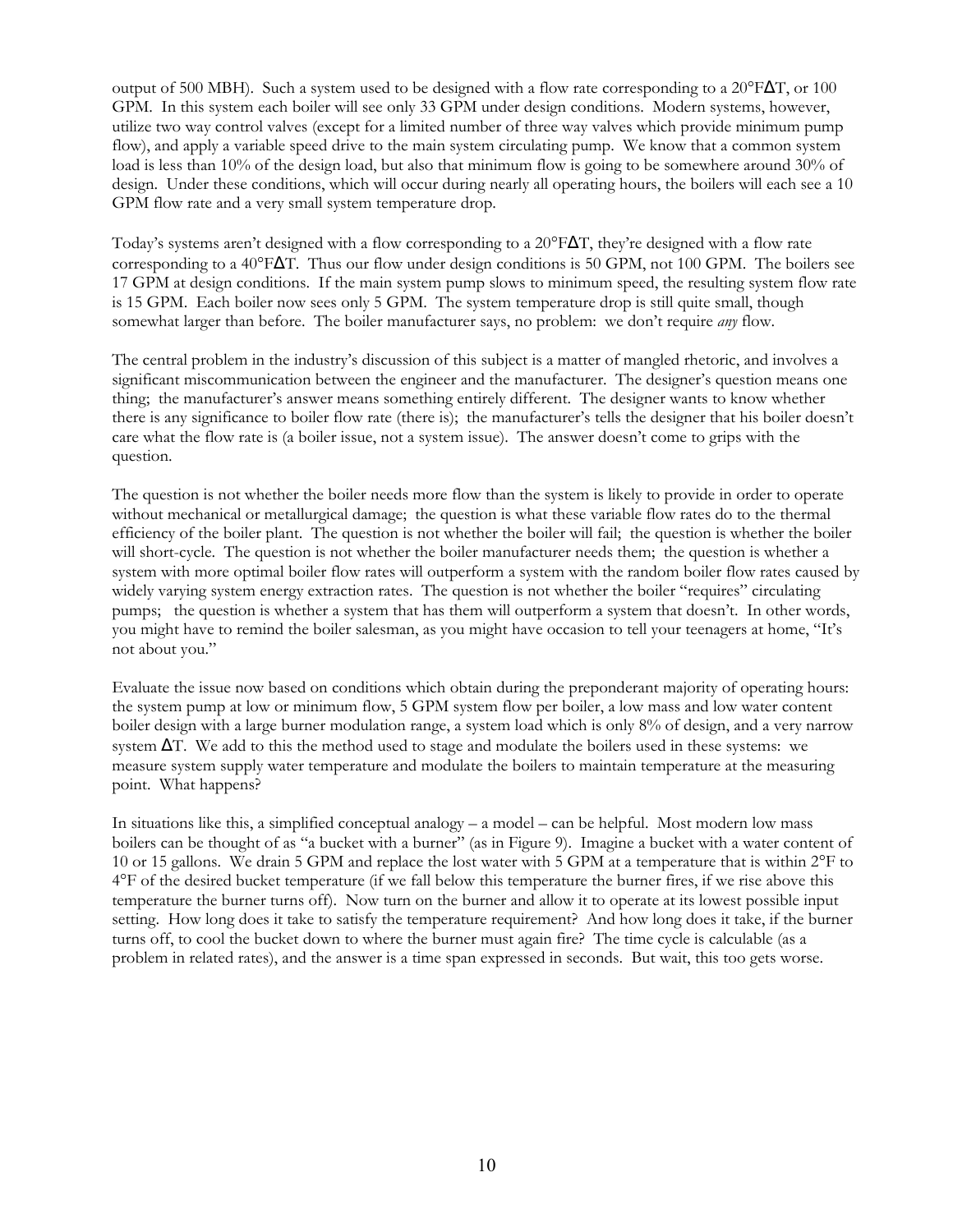

*exception. There's no home for the heat.* 

Figure 8 puts three of these buckets in parallel piped to supply and return headers. Let's assume that the temperature rise within the on-line bucket doesn't cycle the bucket off on its own limit control. The sequencing panel is blissfully unaware of what's happening in the individual boilers. It wants the water to be at setpoint at the sensor location RIGHT NOW! The water flowing through the off-line buckets is not heated. If only one bucket is firing, the net temperature rise across the three bucket system as a whole is only one third of the rise across the fired bucket, and the mix temperature is what the header sensor sees. If this temperature rise does not satisfy the control system, the on-line burner comes out of low fire and begins to modulate higher. It doesn't know to stay in low fire! Now the question becomes whether the on-line burner will be turned off first by its own internal limit control or by the sequencing panel; and then whether one of these controls will be saying one thing when the other control is saying just the opposite.

The conventional wisdom has it that this is where burner modulation becomes important, and the more the better. That's true as far as it goes, but how do we make the boiler stay in low fire if we are measuring a mix temperature in the header? Modulation alone doesn't address that problem: it's an issue of how modulation is controlled. Furthermore, all commercially available boiler sequencing controls – especially those intended for use on modulating boilers – produce their control output based on the offset from setpoint at the header sensor location. There is nothing to stop the boiler from firing to a high temperature if that's what's required to instantaneously satisfy the setpoint requirement. Assuming that we can get past what appears to be a poorly conceived control strategy – poorly conceived from a short-cycling standpoint – there is another concern which arises from a consideration of heat transfer fundamentals: is it really true that we can modulate a boiler across a wide enough range to make all these problems go away?

#### **Heat Transfer Considerations**

The short answer is, no. To understand why requires that we attend to some heat transfer fundamentals.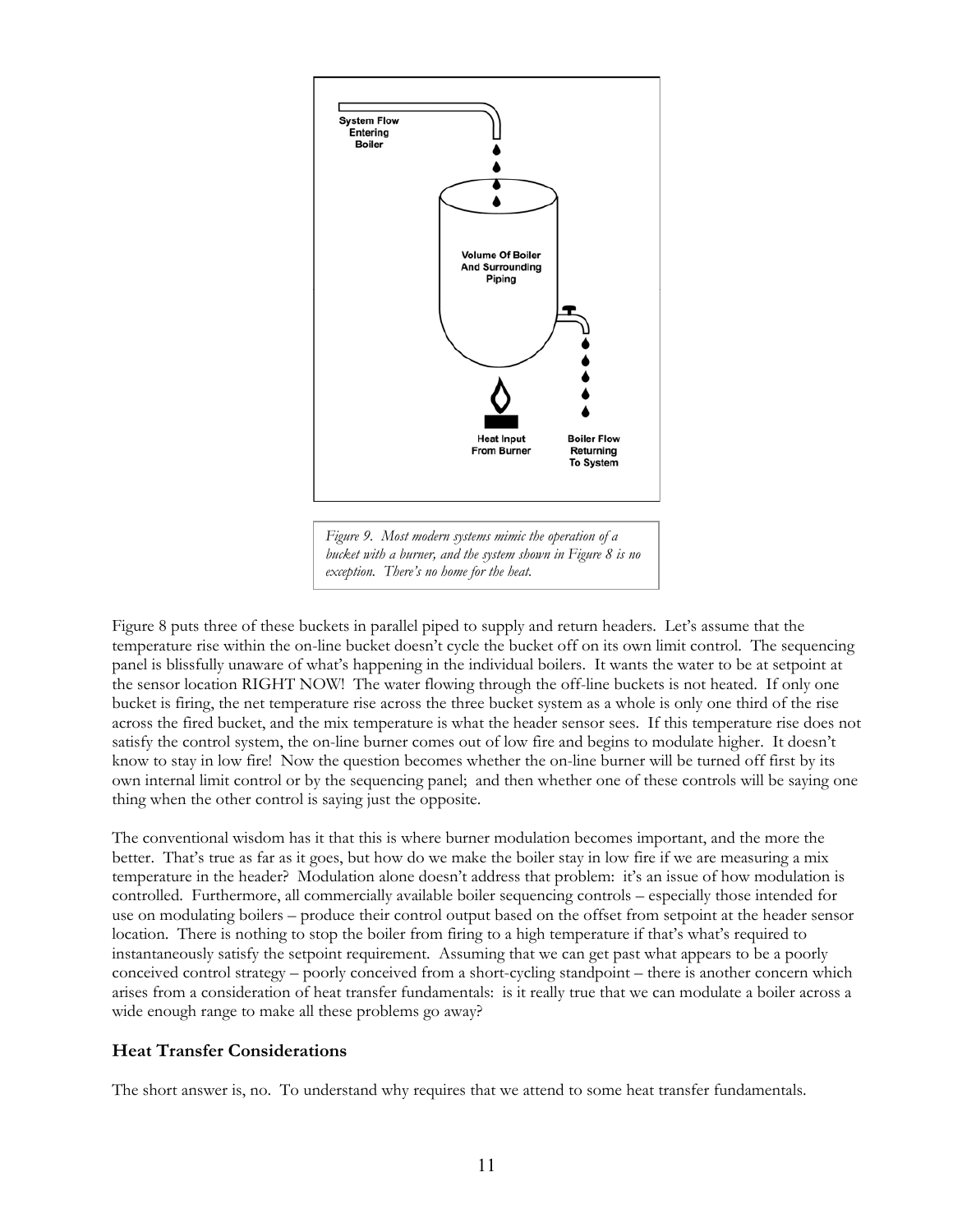Figure 10 is a schematic representation of the heat transfer process that occurs at a boiler tube wall. As every engineer at one time learned, both radiant and convective heat transfer occur on the gas-side of the boiler. Once the tube wall is heated, it heats the inner boundary layer, and this boundary layer heats the water. This is the case for every watertube type boiler. A firetube boiler, in which the fire is in the tube and the water is outside the tube, works in a similar way except radiant heat transfer occurs at the furnace wall, and the balance of gas-side heat transfer surface sees convective heat transfer. The key to understanding modulation is to understand the heat transfer process on both the gas-side and the water side.



*Figure 10. This is the heat transfer process at the boiler tube. The story of modulation is the story of what happens during this process. Water and gas flows must remain turbulent or efficiency drops dramatically.* 

**Water-side.** Radiant flame heats the tube wall, and heats gas by convection. How hot is the metal? Finned tubing might have a fin edge temperature of 850°F. The temperature of the tube wall itself depends upon whether anything prevents heat transfer to the inner boundary layer and then into the water. Now every hydronic system has a fill pressure. Consider a piping system with a vertical height of 35 ft.. The pressure at the top needs to be 5 PSI for air control, so to fill the system from the bottom requires that the system makeup valve be set to provide a system side pressure of just over 20 PSI. This will be sufficient to raise the water to the top of the system and provide 5 PSI at the top. 25 PSI is the factory setting for many of the industry's standard fill valves, so let's assume that the system sees 25 PSI in the boiler room.

What happens when we put water under a pressure of 25 PSI against a piece of metal at, say, 400°F? It boils. The pressure required to prevent this from happening is simply not found in any hydronic system. This isn't necessarily a problem; in fact, it's expected and beneficial to a point. Very fine steam bubbles form at the tube wall, move away from the tube wall and collapse, and enhance the heat transfer process. You can see this at the bottom of a pot of water on the stove. Without knowing why, professional chefs all learn to dip a spoon in a pot of water that's being heated to boil it more quickly. Breaking up the boundary layer is essential to efficient heat transfer, and it's the turbulent water flow inside the tube that does this and allows the boiler to benefit from this boundary layer process.

Now reduce the water flow and allow the flow to become transitional or laminar. Suddenly the boundary layer grows and becomes an insulating layer of superheated steam – no longer an enhancer of heat flow, but a highly efficient insulator which prevents heat transfer. Furnace temperatures vary with burner modulation, but the range is narrower than one might suspect. The temperature of the metal in the tube wall varies in a similar manner. Even under light system loads, furnace temperatures remain high, and remain hot enough to boil water under the relatively low system static pressurization. In a variable flow heating system the water flow may well be insufficient to prevent the formation of this insulating boundary layer of superheated steam. The burner may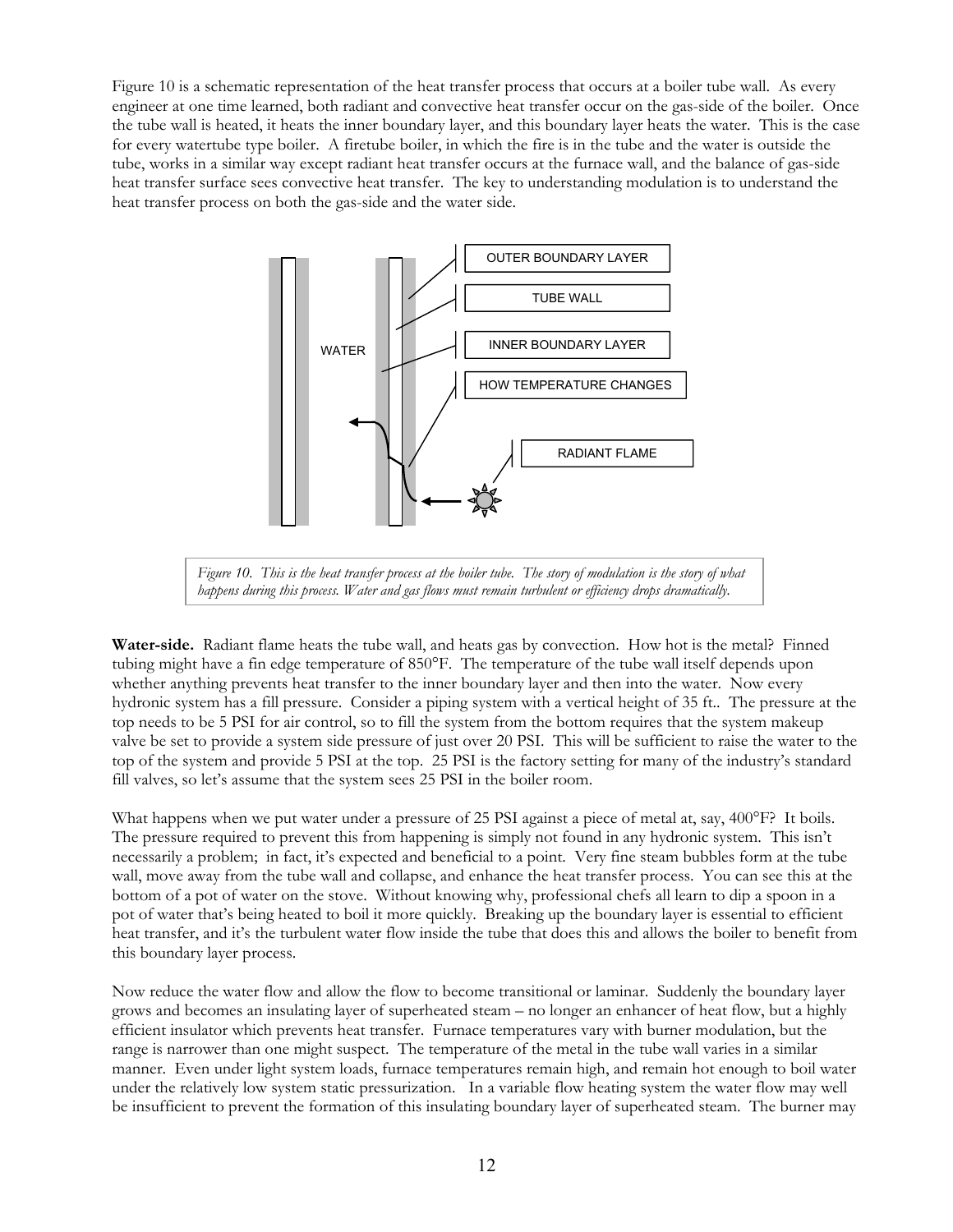well turn down to very low input, but the loss of water flow due to the reduction in system flow might well, therefore, reduce efficiency and raise the stack temperature. This is not to say that the boiler will be damaged (though this is possible in some designs). The point is rather that the loss of flow might well alter the efficiency of heat transfer and raise the stack temperature, indicating that a progressively smaller fraction of total energy input is making its way into the water.

**Fire-side.** Fire-side processes are also important, particularly in firetube designs. The cross sectional area of the boiler's gas passageways is fixed. As the burner modulates downward, the gas-side flow will go from turbulent to transitional to laminar. This transition alters the fire-side U value. This inner change can be observed as rising stack temperature, an unmistakable indication that, once again, a progressively smaller fraction of total energy input is making its way into the water. The fire-side flow in one of the industry's more popular firetube type condensing boilers, for instance, goes laminar at 40% input. Below this point the stack temperature rises steadily. This same boiler is marketed as a high turndown device. Their claims for the capability of their burner are accurate, though by no means exhaustive. Without knowing the effect of these heat transfer processes on overall boiler operating efficiency, an engineer might unknowingly design a system that achieves its lowest efficiency under light loading – exactly the condition which characterizes the preponderant majority of operating hours.

These processes establish the physical limits of the usefulness of burner modulation. It is *mechanically* possible to modulate burner input across a very wide range. What is useful from the standpoint of cycle efficiency is only part of what is mechanically possible. This is not to underestimate the importance of using modulating burners in modern systems; but it is important to understand that it is not a panacea. There is nothing so discouraging to an old boiler pro than to see an owner pay a premium for condensing boiler equipment, see it installed in a variable flow, variable temperature, heating system with small partial loads, and watch it operate near low fire with a 395°F stack temperature when making 130°F water. You might well have achieved a better result with a cheaper, less capable, boiler.



*Figure 11. Stack temperature falls with declining burner input in modern boiler designs, indicating rising efficiency. Too much input reduction can lead to a loss of efficiency. It's a poor solution if a high turndown boiler copes with small partial loads by operating on the right hand side of this curve.* 

Figure 11 shows what's happening as seen from its effect on stack temperature. The most recent boiler designs achieve their highest efficiency at low fire and partial loading. If the heat transfer processes are not understood and considered in boiler design and application, and the boiler modulates down to where the efficiency of heat transfer at the tube wall is lost, high priced boilers can produce low efficiency results. The key to modulation is to use it across the range in which is produces rising efficiency, and to avoid firing the boiler at all in the range in which this is not the case. The question then becomes whether this much turndown – good turndown – is example the boiler track temperature and the boiler track the micro-loads which characterize model in enough to make the boiler track the micro-loads which characterize model in the micro-loads which characterize model in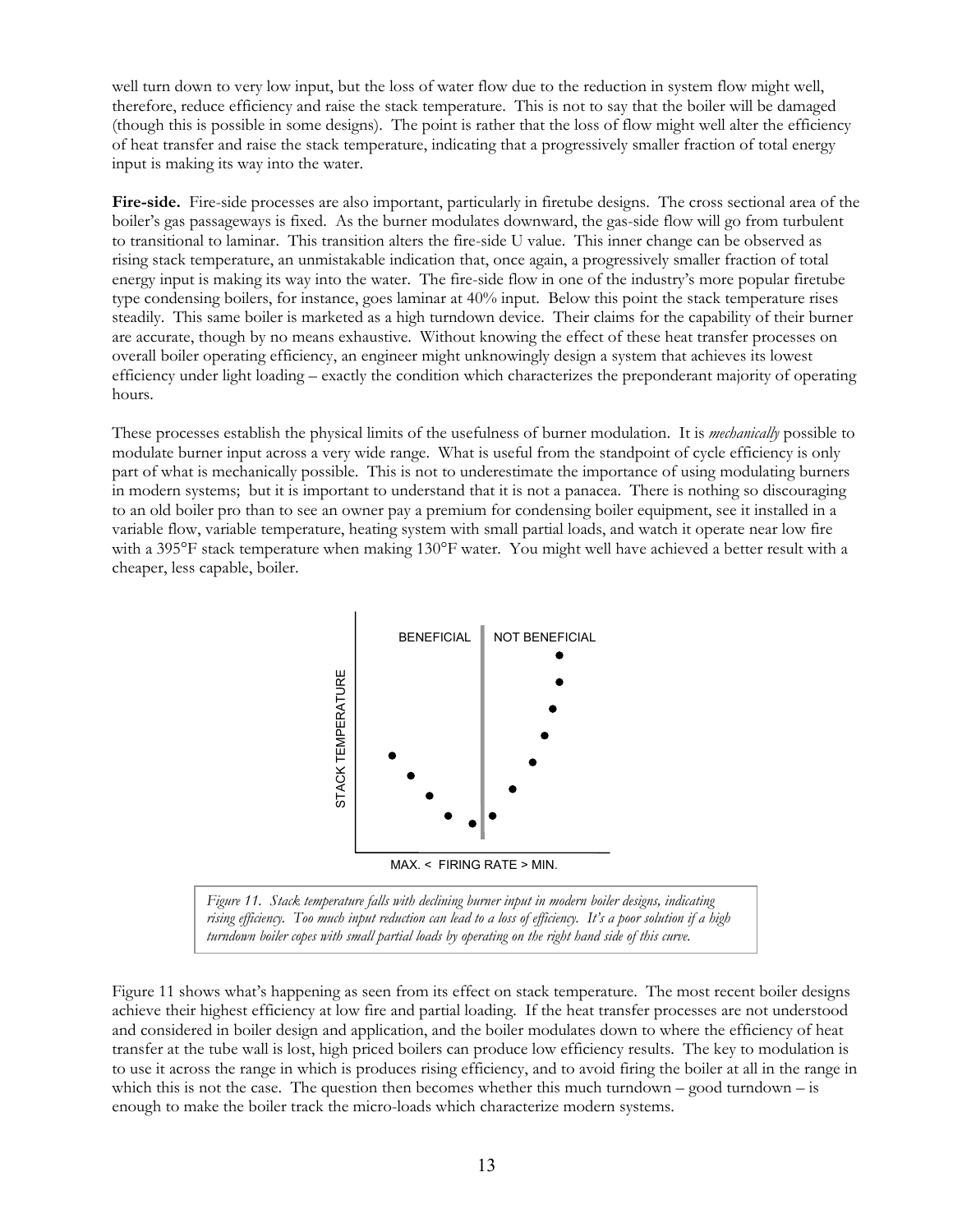Some manufacturers have dealt with the water side boundary layer problem by incorporating a boiler recirculation pump into their hardware. It's inside the cabinet, so it is not evident to the observer that they too feel the need to use a "boiler pump." The effect of this approach can be to exacerbate the short-cycling problem. Figure 12 shows why this is so. The situation is as before: the system pump at low or minimum flow, a three boiler system with 5 GPM system flow per boiler, a low mass and low water content boiler design with a large burner modulation range, a system load which is only 8% of design, and a very narrow system ∆T. Now add an internal circulation pump as shown in Figure 12. Heated water is mixed with the water returning from the system, thus narrowing the temperature difference between the system return water and the desired supply temperature. If the boiler would short-cycle before, it certainly will now, and the boiler will modulate down to where it produces a rising stack temperature. This approach is counterproductive.



#### **The Industry Situation**

It is useful to take an inventory of the engineering facts thus far uncovered by this analysis.

- Once past morning warmup, heating loads are really micro-loads loads at single digit percentages of the design load – in modern buildings.
- Traditional methods of achieving water temperature reset encourage, rather than prevent, boiler shortcycling.
- Boiler plant designs that allow boiler flow to be established by a variable speed system pump are as prone to short-cycling as traditional designs (and probably more so), or at a minimum, force boilers to modulate into a range of operation in which they are inefficient due to the heat transfer processes described above.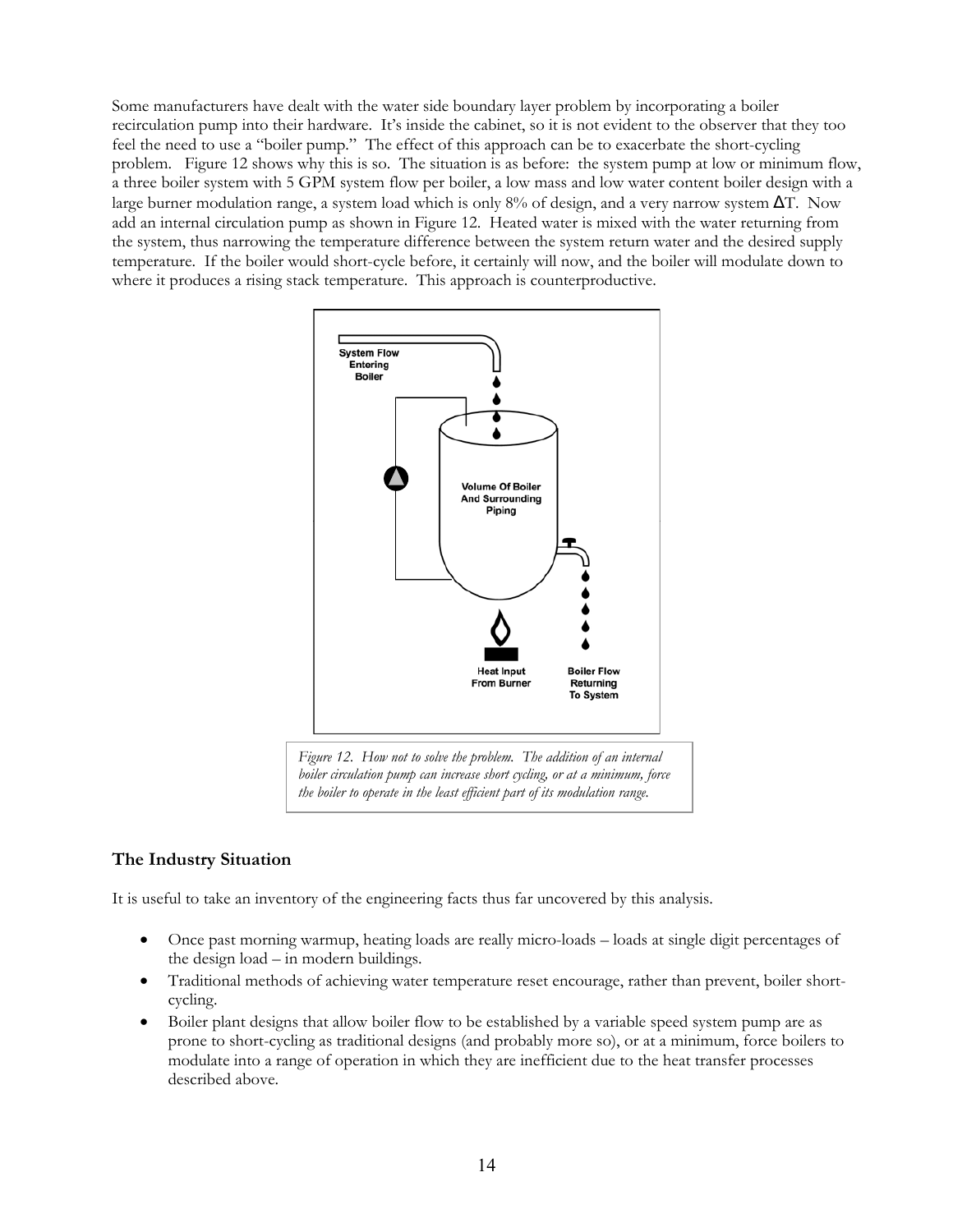- Variable speed system pumps require a minimum flow to avoid mechanical damage (often 30% of maximum flow). This flow is often more than the system requires under light load conditions (e.g., loads at 8% of design). The result is a narrowing of system ∆T. One traditionally sized boiler at its most efficient low fire setting is often more heat than the system needs or can handle without shortcycling.
- Boilers can be designed to be flow insensitive, i.e., to be fired with minimal flow without mechanical or metallurgical damage. This does not mean that they achieve their best, or even acceptable, efficiency under these low flow conditions.
- The system flow resulting from optimal terminal unit performance and the boiler flow that optimizes the boiler's thermal efficiency are almost never the same.
- Boiler plant sequencing panels that modulate boilers based on the net supply header temperature encourage, rather than cure, short-cycling.
- Short-cycling wastes a significant amount of fuel, at least 15% and often 50% or more. In Patterson-Kelley's experience, eliminating it has saved as much as 80%.

Short-cycling is not a simple phenomenon, and arises from the interactions that take place between two or more of the processes described above. There are system conditions which arise from optimal performance of the heating system's terminal units, and there are system conditions which are optimal for efficient boiler plant performance. These two sets of conditions are rarely, are perhaps only accidentally, the same. What is optimal for the former is usually not optimal for the latter, and vice versa. Attempts by designers to accommodate the needs of the boiler when designing system hydronics can, and often do, compromise the performance of their systems. Ignoring the needs of the boiler creates short-cycling, and the energy lost from it often serves to undo the gains made by state-of-the-art system designs. It seems to me that the needs of the system's terminal units come first because they ultimately determine occupant comfort and the efficiency of energy utilization in the occupied space. It's as though there are really two systems being designed – the heating system and the boiler plant – and that their requirements are always different, usually different enough to make a difference, and therefore ultimately irreconcilable.

#### **A New Approach To Designing Boiler Plants**

Central to the argument of this paper are two core beliefs derived from the foregoing analysis: first, that optimizing water flow at the boiler enhances thermal efficiency; second, that every boiler has an input range across which it achieves its highest combustion efficiency. Forcing the boiler to operate with an optimum water flow rate and within the most efficient part of its modulation range – at the same time! – is the skeleton key to maximizing cycle efficiency and, therefore, optimizing overall system energy consumption. Too many planets have to come into alignment for a designer to reliably depend upon the heating system to create conditions optimal for boiler performance, and vice versa. The designer should, in my view, design the heating system with complete disregard for the boiler, and then design the boiler plant with complete disregard for the needs of the system; and then the designer should connect these two systems in a way that doesn't interfere with the performance of either. How can this be done without adding complexity to the design process?

The proposed design process here begins by drawing a buffer tank in the middle of the page. The hydronic system is then designed as though it contains no boilers, and is connected to two nozzles on the buffer tank. Next. boilers need to be thought of differently. With their low mass, low water content and small size, they are almost like shell-and-tube heat exchangers with burners on them. Therefore, think of them as "gas fired heat exchangers," and install them as side-arm heaters connected to the buffer tank. Pump away from the buffer tank to the two systems (heating system and boiler plant) near the top and return water from the two systems near the bottom. The buffer tank becomes the control point for measuring system water temperature and sequencing the boilers.

Figure 13 shows the result in schematic form. The flow rates of the two systems are determined independently, and the boiler's water-side pressure drop is accommodated by the head of the boiler circulating pump(s), and is never included in the system pump head. In an ideal world, the boiler manufacturer would know the optimum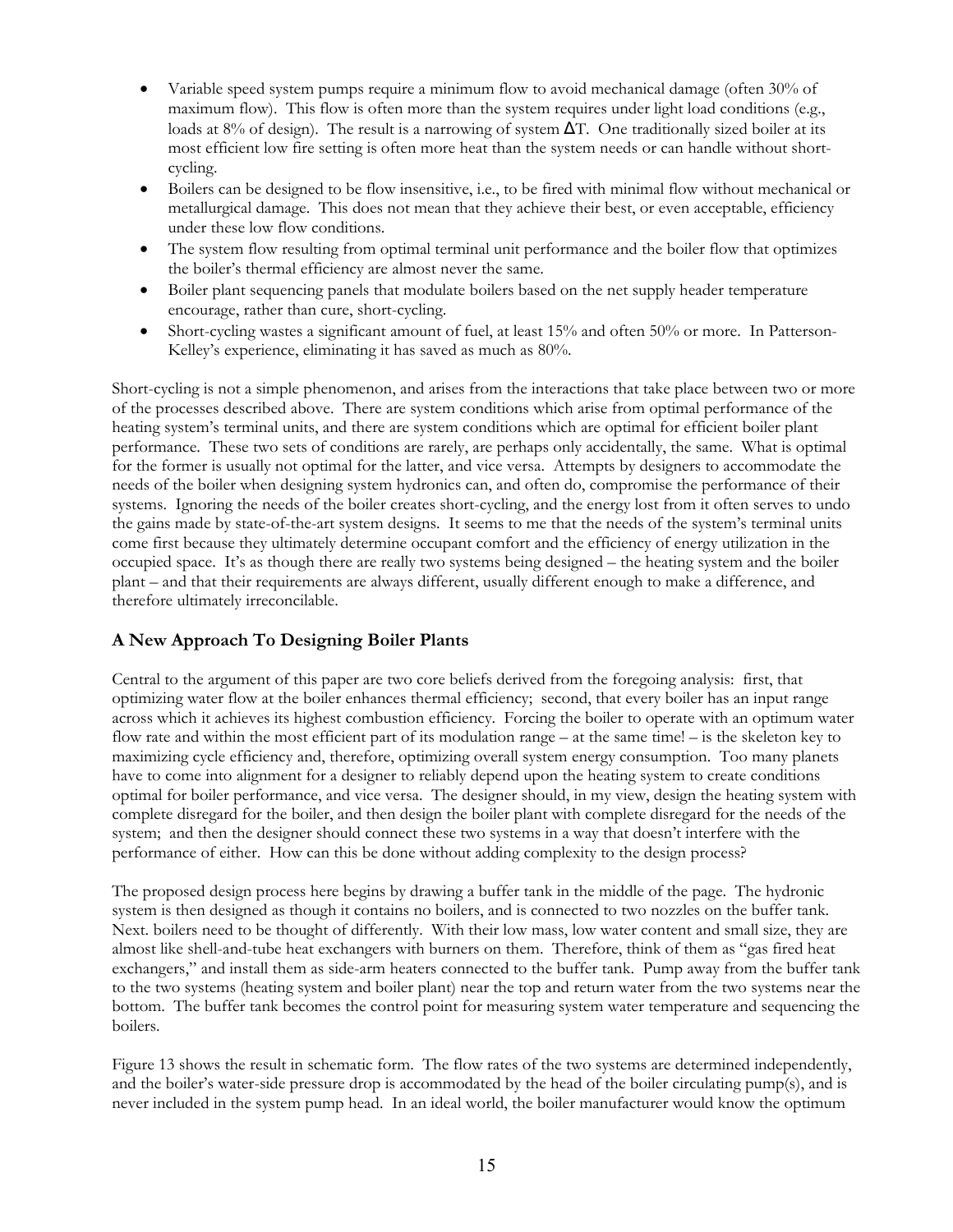water flow rate for each point in the boiler's modulating range, and the boiler itself would be able to control the speed of the boiler circulator to use only the minimum amount of energy necessary to maximize heat transfer efficiency inside the boiler. In fact, Patterson-Kelley has incorporated this capability into the control panel of its new MACH series boiler. The industry's pump suppliers are not yet ready to support this capability in the US, though they are doing so in Europe and have done so for many years. Patterson-Kelley is making the assumption that the industry will head in this direction, sooner rather than later, as it is the natural and logical next step in the evolution of boiler plant design.



*Figure 13. The basic system layout. A variable speed pump serves system loads. Variable speed boiler circulators serve the boilers. The flow paths cross and mix in the buffer tank, which provides an ideal place for measuring the system water temperature.* 

Observe several things about this system. First, the buffer tank de-couples the system from the boiler plant as in primary-secondary piping. No flow occurs in either system unless the respective pump forces such flow to occur. Second, the flow paths cross in the buffer tank and mixing occurs, making the buffer tank an ideal place to measure the system's water temperature. Third, the buffer tank is located on the suction side of all pumps, so it makes an ideal place for the attachment of the system's compression tank and makeup water valve. Fourth, the expansion in the cross sectional area of the flow path produces a reduction in velocity. Entrained air will most certainly separate here. One approach to air control would therefore be to install a small circulating pump and one of the new generation of air separators as a sidestream device that draws water from the top centerline of the tank and re-injects it at a point near the bottom of the tank. This will probably improve air removal, reduce the cost of the air separation system, and pay for the buffer tank.

Notice also that the designer has total freedom in system design. Any type of system design now becomes acceptable as the boiler plant no longer imposes any restrictions. Retrofit applications are more easily designed and accomplished as the designer no longer needs to consider how changes in boiler plant pressure drop might affect the existing system balance. Boiler sequencing and staging control becomes less critical: it's more like controlling a conventional domestic water heating system. Simpler and less expensive control devices and less elaborate sequences of operation will do a better job of maintaining desired system supply water temperatures.

An accidental benefit of this approach is that a number of challenging system problems are easier to solve. Consider the case of a two-pipe heating-cooling changeover system. Certainly we will see fewer of these systems in the future as new energy codes discourage or prohibit their use in commercial buildings. Nevertheless, there are many of these in existence and engineers will encounter them as older boiler plants require upgrade and replacement.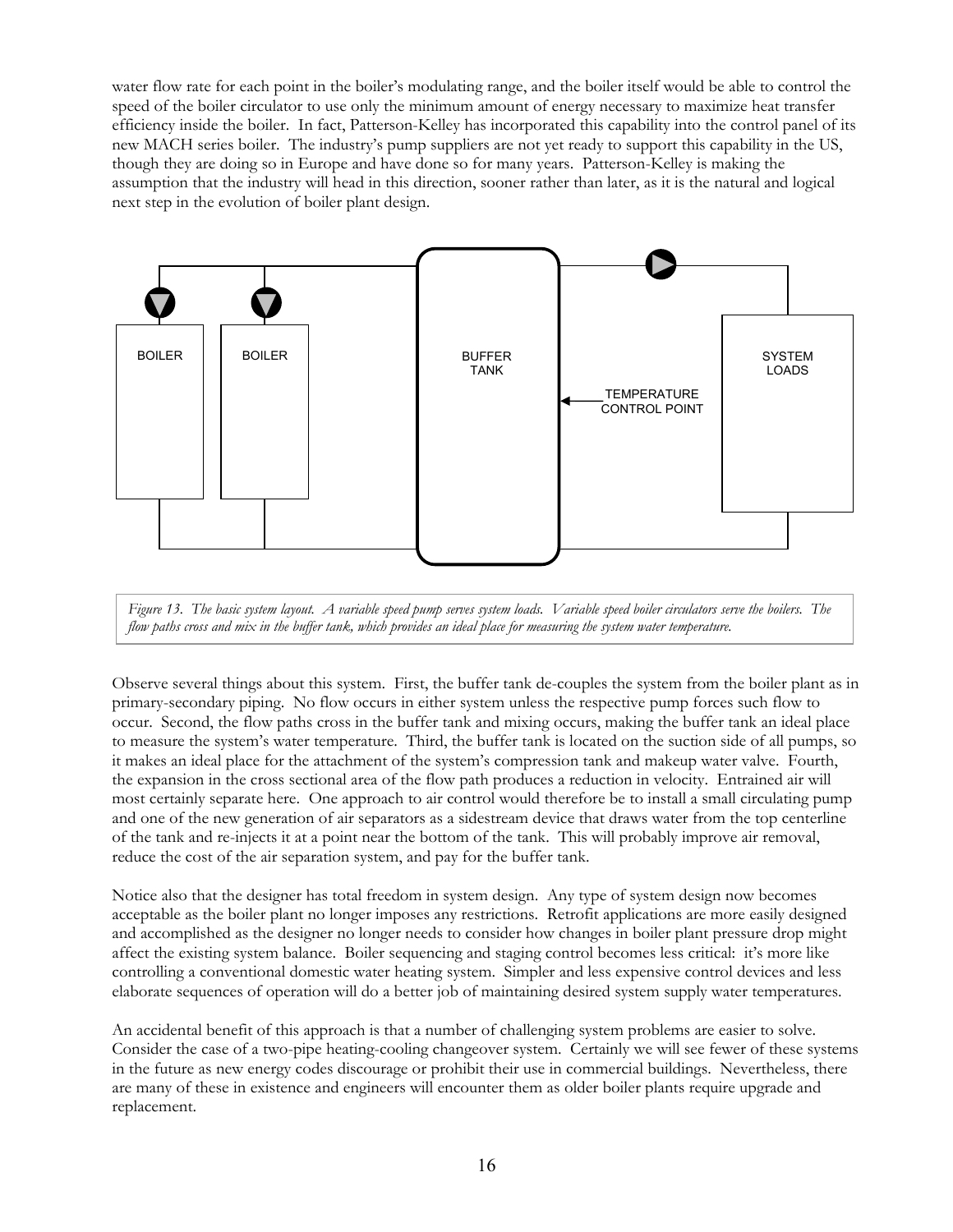One of the problems designers nearly always face in designing such systems is how to arrange mechanical room piping so that the flow rates are right for heating and cooling. Cooling season flow rates are higher than heating season flow rates. The approach shown in Figure 14 makes this part of the design simple. Two system pumps could operate in parallel for cooling, and one could be turned off for heating. The changeover valve on the right side of the buffer tank simply diverts flow through a balancing valve to reset the balance point for heating season operation. This is as simple as it gets. The changeover valves on the left of the tank send water either to the boilers or to a chiller. The buffer tank now serves both the boilers and the chillers. That should please the chiller manufacturer because chiller short-cycling is as deadly for chillers as boiler short-cycling is for boilers, and chiller manufacturers have been actively promoting, if not requiring, the installation of buffer tanks for years.





A boiler of a given input must do its work on a minimum mass of water. That's one of those obvious truths that become obvious once someone points it out. Whatever the minimum incremental energy input of a boiler, one thing must happen if the boiler is not to short-cycle: the heat must be carried away from the boiler fast enough to keep the operating limit from tripping off. One of our Patterson-Kelley representatives has a term for this: he calls it creating a "home for the heat." Figure 9, our "bucket with a burner," addresses the same issue. The purpose of the buffer tank is to provide the minimum required heat sink for the boiler when the system cannot be relied upon to provide it.

How big does the bucket have to be to prevent short-cycling? Take the boiler's minimum energy input in BTUs, divide by 60 to get BTUs per minute. This is the minimum amount of energy the boiler puts out in one minute. Divide by the weight of water (8.3 lbs./gal.), and divide again by some tolerable temperature difference, say, 20°F. The result is the required thermal mass the boiler must work on for every minute of run time. This minimum required mass can be provided in one of three ways: a small bucket with a large replacement flow rate; a large bucket operating across a wide  $\Delta T$  with a small replacement flow rate; or through a combination of bucket size, ∆T and replacement flow rate sufficient to swallow whatever the boiler is producing, and have it carried away into the system during the minimum run time.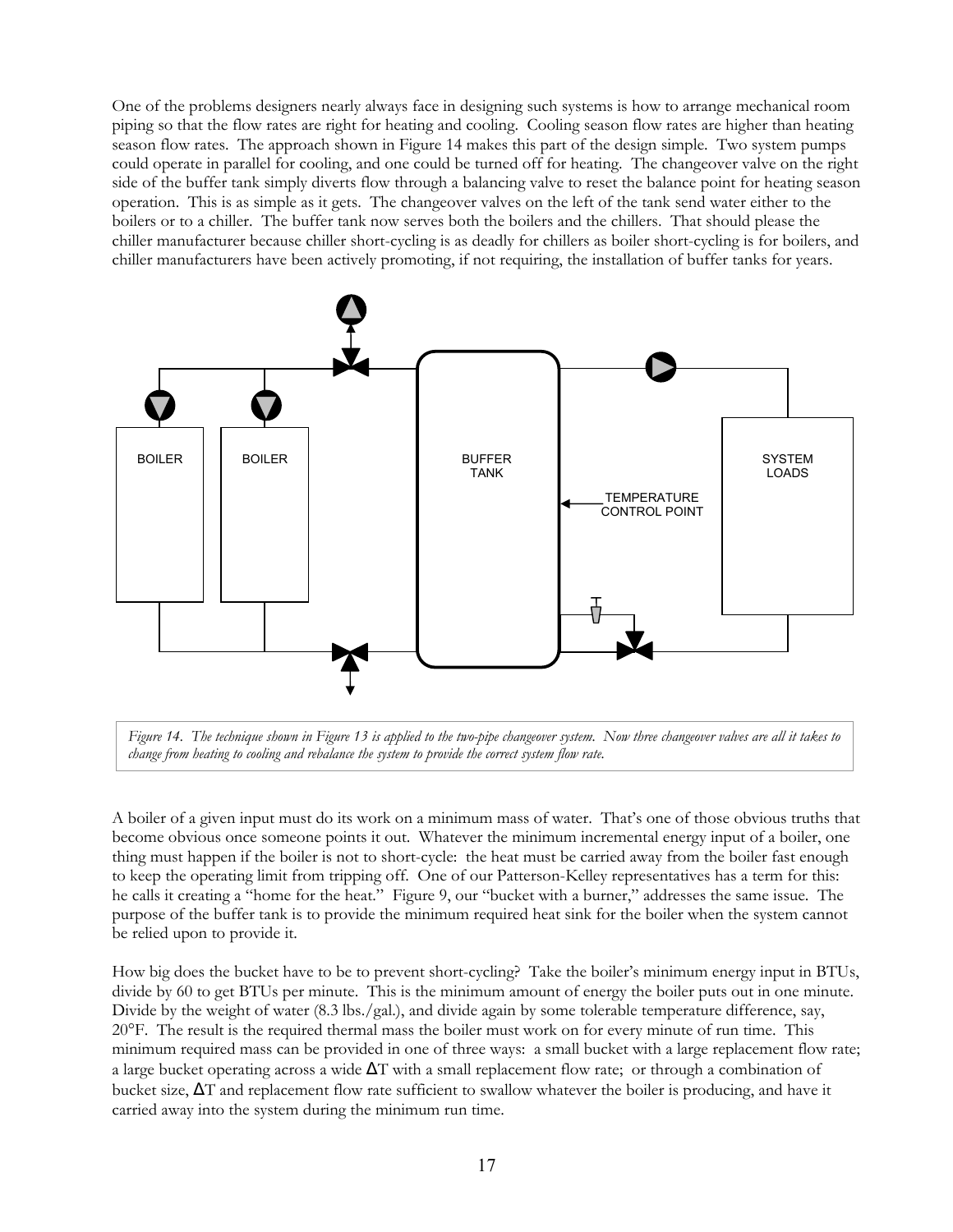A modulating burner can make this bucket smaller, but doesn't make it go away. Remember that modulation is only useful across the range of input for which it produces increasing efficiency. Remember too that many modulating boilers don't start at their lowest input setting, but operate at something higher for a brief period for flame stabilization before going to low fire. It's important to know exactly how the boiler operates before deciding what value to use as your minimum energy input.

The sizing formula is simple:

 $Volume = [ t x (Q_{MIN \text{ INPUT}} - Q_{MIN \text{ EXTRACT}}) ] / [500 x \Delta T]$ 

where

 $t =$  minimum desired run time in minutes  $Q_{MIN\;<sup>1</sup> = minimum boiler energy input$ **QMIN EXTRACT** = minimum system energy extraction rate  $500 = 8.3$  lbs./gal. x 60 min./hr.  $\Delta T$  = the allowable tank temperature drop.

**QMIN EXTRACT** for most systems under partial load is so close to zero, it might as well be zero. Zero is the most often used value for estimating purposes. **QMIN INPUT** varies with boiler type and design. Because one often does not know which manufacturer will be the successful bidder for the boiler order, one should generally set this parameter at 50% of the output of one boiler. The results are surprisingly small. For a 4,000 MBH boiler plant configured with four 1,000 MBH condensing boilers, I would use 50% of the output of one boiler as  $Q_{\text{MIN}}$ **INPUT**. If the boiler has a nominal 92% efficiency rating  $(1,000,000 \times .50 \times .92 = 460,000)$  and I allow a 20<sup>o</sup>F temperature difference, the required volume is only 46 gallons for every minute of desired run time. Now the designer faces a simple question: does the system always give me this much mass for the boiler to work on in any of the three ways listed above?

Note that you can take the tank, turn it on its side, then make it long and skinny while maintaining the required volume. Hang it from the ceiling and it becomes an oversized header, another way of accomplishing the same thing. All that's important is that the system connections be made as shown in Figure 13: returns at one end, supplies at the other, sensing point in between. Note also that tank size determines cycle times and, therefore, cycle efficiency. The system designer is, therefore, in total control of what happens when the system is commissioned. Cycle times and efficiencies are as the system designer makes them.



*Figure 15. Remove the buffer tank and replace it with the dotted piping and the system become classic primary-secondary with variable speed pumps in both systems. Note the part of the system shown inside the oval. You must understand what happens here.*